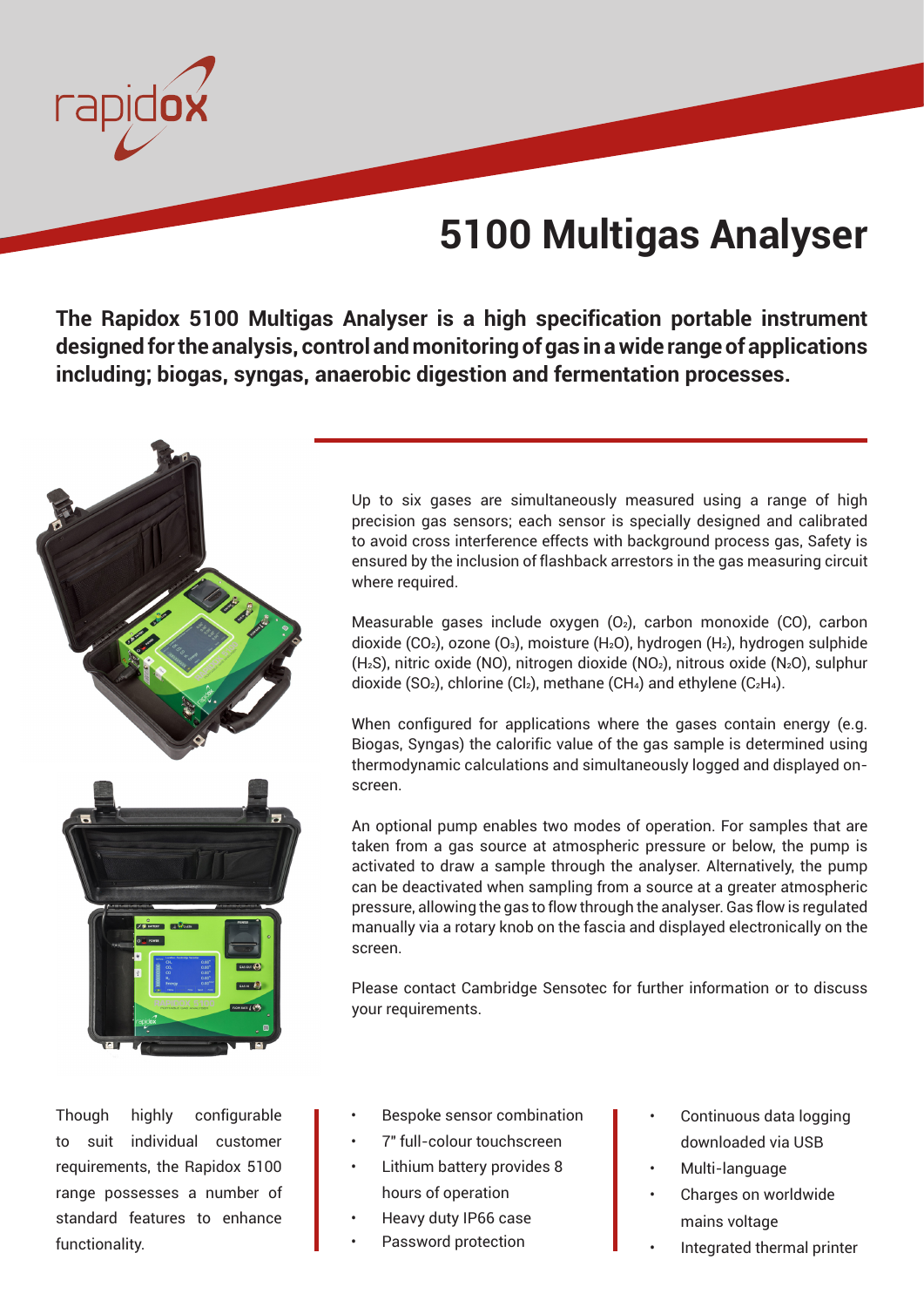## **Applications**

|                    | Biogas<br>V,<br>Combustion | Emissions<br>₩<br>Gas | Research & Development<br>ષ્ટ<br>Syngas      |
|--------------------|----------------------------|-----------------------|----------------------------------------------|
| <b>Accessories</b> |                            |                       |                                              |
|                    |                            |                       | <b>Calibration Kit</b>                       |
|                    |                            |                       | <b>Calibration Service</b><br>$\overline{2}$ |
| п                  | $\overline{2}$             | $\overline{3}$        | Gas Recovery Bag<br>3                        |

## **Specification Ambient Operating Temperature** -10°C to 40°C **Warm-up Time** 3-4 minutes at 20<sup>o</sup> C **Measurement Time Approximately 2-4 minutes (dependant on sensor configuration)** Approximately 2-4 minutes (dependant on sensor configuration) **Battery Life In excess of 8 hours (up to 500 cycles).** 4-6 hour charge **Supply Voltage (Charging)** 90-260VAC, 50/60Hz **Sample Connections Sample Connections Amm ID/6mm OD Rectus style, closed coupled fittings Data Output Excel compatible data via USB memory stick Data Output Excel compatible data via USB memory stick Data Storage 1988 4GB** internal data storage allowing for approximately 1 year of continuous monitoring **Optional Pump** 0-1 litres per minute **Calibration Calibration Calibration Zero and span calibration with two user selectable gas compositions Display** 7" (180mm) full-colour LCD with touchscreen operation Collapsible Sample Probe **6 4 5 6**

**Printer** Thermal printer allows output of results on demand **Analyser Dimensions** 180mm(H) x 480mm(W) x 360mm(D) **Weight** 7kg



Sample Probe

**4**

**5**

Sample Probe Filters

**+44 (0)1480 462142 www.cambridge-sensotec.co.uk info@cambridge-sensotec.co.uk**